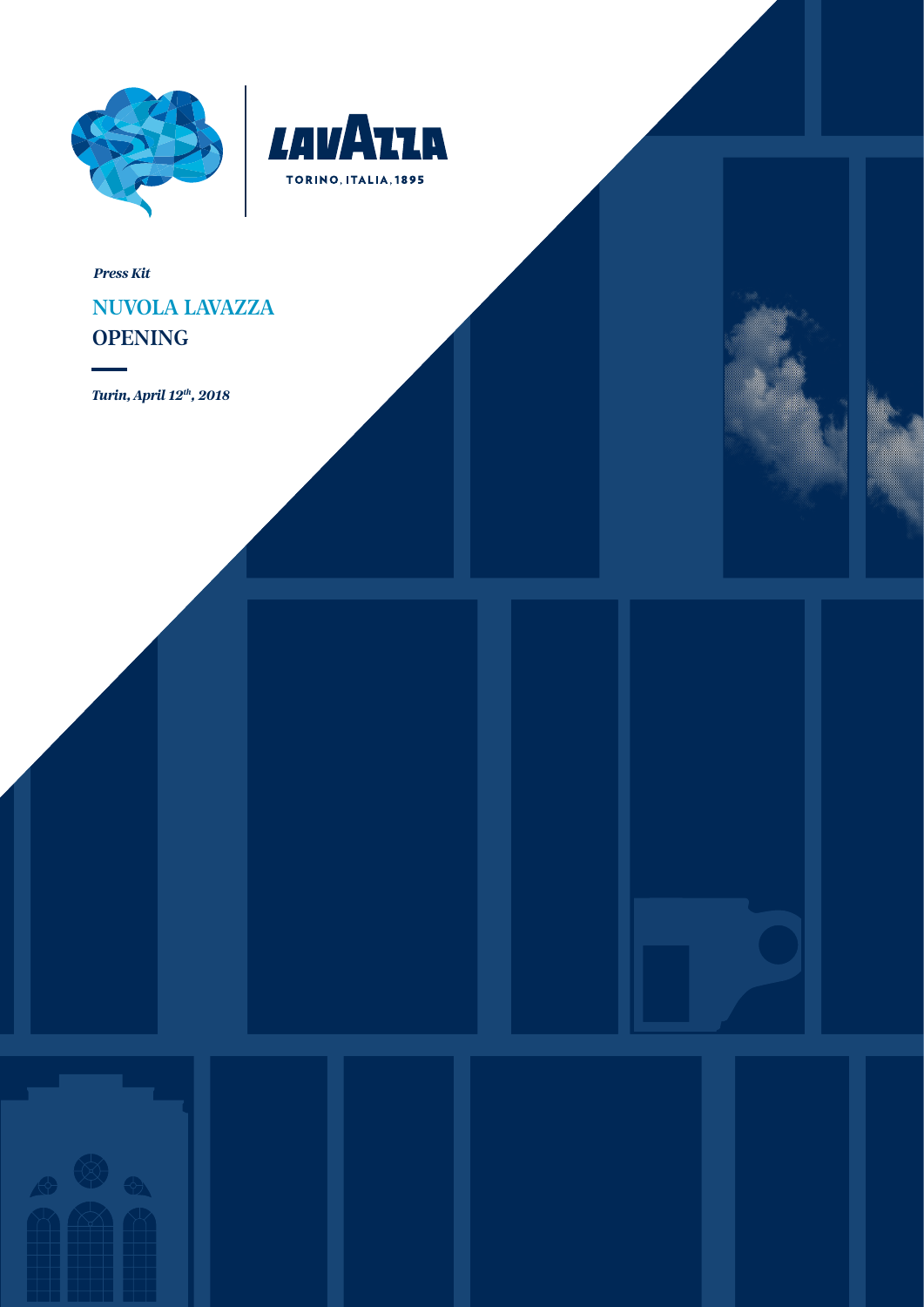

# **NUVOLA LAVAZZA, THE LEADING GLOBAL COFFEE COMPANY'S NEW HEADQUARTERS COMPLEX OPENS TODAY IN TURIN, ITALY: A SPACE FOR SHARING PROJECTS, FOOD AND CULTURE**

**With strong ties to the territory and a high propensity for innovation, the Nuvola Lavazza, designed by architect Cino Zucchi, showcases its "roots in the future", embodying the Company's values and over 120 years of history.**

**An area open to the city, Italy and the world, where the Lavazza's new headquarters dialogue with a gourmet restaurant and an interactive museum, a large events space and an archaeological area, an innovative Bistrot and the home to the Institute of Applied Arts and Design (IAAD).**

**A unique project nurtured by the fourth generation of the Lavazza family and co-created along with leading figures in architecture, food, scenography and design, a "Golden Team" starring Cino Zucchi, Ferran Adrià, Federico Zanasi, Dante Ferretti and Ralph Appelbaum**

**Turin, Italy (April 12th, 2018)** – A new **cloud appeared over Italy today** and descended on Turin. It's a **30,000 square meter** cloud, called the **Nuvola (cloud in Italian)**, that produces **ideas** and **jobs**, **food** and **culture**. The "Nuvola" is **open to the world** and has the distinctive flavor of Italian coffee, as well as that capacity typical of clouds to **excite the imagination** and make us gaze into the distance. Towards over 90 countries across all the continents. Towards the future.

Indeed, today sees the opening of the **Nuvola Lavazza**. Much more than the new headquarters of the company that invented the art of coffee blending in the early 20th century and became the global ambassador of authentic Italian coffee, it's a complex that takes on different forms, as clouds do, according to its multiple roles. The Nuvola Lavazza is an **avant-garde office building** designed for the wellbeing of employees and with the utmost respect for the environment. It's a **gourmet restaurant** and symbol of a new philosophy of light-hearted and informal food sharing, a new vision of contemporary Italian cuisine. It's also a **museum** that opens up the universe of coffee, its rituals and Lavazza's communications successes. And that's not all: the Nuvola is a **piazza** open to the public, with the visible remains of an early Christian **basilica** (on the archaeological site) and a large **events space** for debates, congresses and cultural events. It's a **Bistrot** for Lavazza employees but also for the public and, lastly, it's home to the **IAAD** (*Institute of Applied Arts and Design*) and its over 700 young creatives.

With an investment of over **120 million euros**, the Nuvola Lavazza embodies the Company's values and over 120 years of history. Designed by architect **Cino Zucchi**, the project gives a smart new converted look to the Aurora district, and it's been designed to inspire people, foster dialogue, offer cultural, social, business and food experiences. Nuvola Lavazza highlight its "**roots in the future**". Indeed, it's a whole ecosystem that draws strength from the past and new energy from dialogue, inspired by the need for continual innovation.

**Roots in the future** - "*The Nuvola Lavazza contains our memories and our future,*" says Group chairman **Alberto Lavazza**. "*Its roots are firmly planted in the city, and the Aurora district where we first grew on an industrial scale, but it's also an avant-garde complex capable of interacting with the whole world and launching us into the future. So we like to think that the Nuvola Lavazza has its roots in the future, because we're convinced that the future can only ripen well if its roots go deep*."

**Portal open to the world** - "*We wanted the Nuvola Lavazza to be much more than the efficient and innovative headquarters of a modern company,*" explains Group Vice Chairman **Giuseppe Lavazza**. "*It's a huge portal linking our Company, the city where we were founded and over 90 countries in which Lavazza operates. It is in*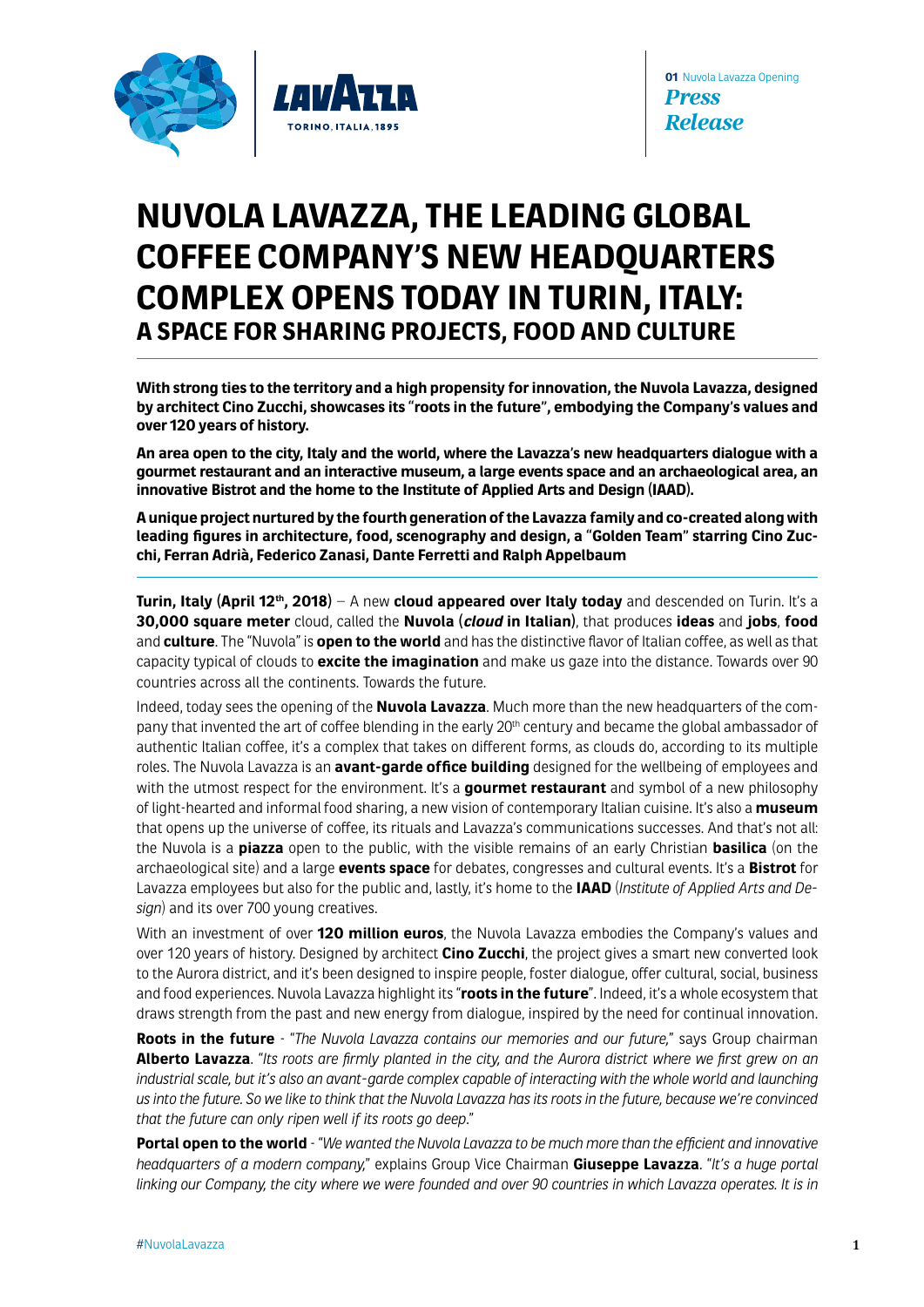

*Turin and its Aurora district where we decided to continue to grow. This is why Nuvola is also an expression of our determination and will to become leaders in innovation, growth and prosperity to the community and the place with which we come in contact. Nuvola gives a renewed and energetic continuity to the Lavazza business: a symbol of openness and sharing where people mix, working together, producing, exchanging ideas, discussing and communicating with the world.*"

**Certified sustainability** - "*Nuvola Lavazza is a unique and innovative place, an open space that embodies our values and history and offers experiences of taste and culture alongside public events,*" adds Group Vice Chairman **Marco Lavazza**. "*Nuvola also has characteristics that are less noticeable but extremely important to us. Its entire design, in fact, is centred on people's comfort, energy saving and protecting the environment. Our Nuvola project restores a part of the city that was developed for industrial purposes and will now grow under the banner of sustainability. Speaking of which, our offices obtained the highest level (Platinum) of LEED certification, which evaluates energy and environment-related aspects of new constructions. Meaning that the Nuvola Lavazza was judged to be one of the most eco-sustainable buildings in the world.*"

**Sharing** - A new philosophy of life, work and social interaction based on the **principles of openness**, **sharing and business** is heralded with the inauguration of the Nuvola Lavazza and the upcoming opening of the Condividere and the Lavazza Museum on June  $8<sup>th</sup>$ . The aim is to privilege the value and quality of time and experience. All in all, Nuvola means sharing **PROJECTS**, **FOOD** and **CULTURE**.

## **PROJECT SHARING**

Projects and ideas, co-creation, the capacity and courage to innovate. The Nuvola Lavazza was designed – from the very first **sketches** by architect **Cino Zucchi** – as an engine of dialogue and an activator of projects and ideas. Starting with the building that hosts Lavazza's new offices and its harmonious forms reminiscent of a huge cloud, which explains the name of the 18,500 m $^{\rm 2}$  site, Nuvola Lavazza.

#### **HEADQUARTER**

The distance from **via San Tommaso 10** to **via Bologna 32**, two addresses that encapsulate Lavazza's history and future, is a little over a kilometer. Via San Tommaso 10 was the tiny grocery where the company's founder Luigi Lavazza embarked on his entrepreneurial adventure in 1895, while via Bologna 32 is now the entrance to the Company's new offices, where **over 600 employees work** through direct connections with over 90 countries in which Lavazza operates.

The HQ is the throbbing heart of Nuvola Lavazza, a building designed to reuse and recycle resources and best interpret the concept of a **sustainable enterprise**, the true mission and challenge of contemporary architecture. That is why everything is designed to maximize people's comfort, save energy and limit the use of water thanks to the use of avant-garde technology.

With **Platinum LEED® certification** – the highest level in this energy-environmental performance assessment system – the new Headquarters is an excellent example of smart working. Indeed, over 90% of the offices are open space, with high-tech meeting facilities offering various capacities. The functional areas were co-designed with their own work teams and the innovative furnishings facilitate sharing and efficiency whilst ensuring comfort and wellbeing.

#### **LA CENTRALE**

**Cino Zucchi's** project recovers and upgrades the site of a former power plant in the Aurora district. Where once there were noisy machines there is now a flexible **4,500 m2** facility that exploits another source of energy, or interactions and ideas.

The main part of the building houses the Nuvola's large **events space**, **La Centrale**, which can accommodate up to a thousand people and will host various kinds of events including debates and congresses, as well as musical, artistic and other cultural activities.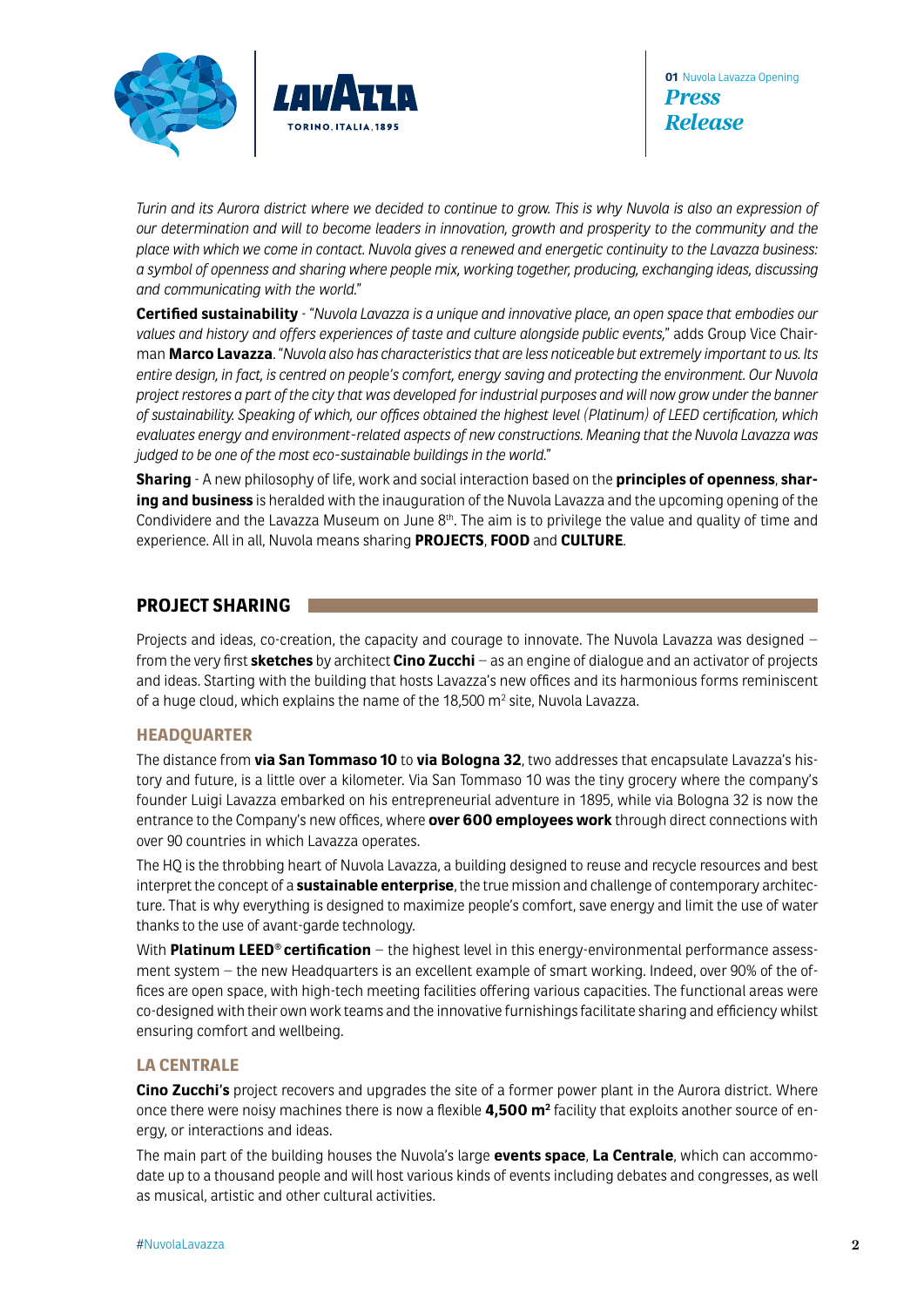



# **FOOD SHARING**

There are no good ideas without food, and food is not only a matter of taste. The Nuvola Lavazza's two areas dedicated to gastronomy are in the lateral hall of La Centrale, on the side overlooking the piazza open to the city.

#### **CONDIVIDERE** - opening to the public on June 8th, 2018

Gourmet is now informal too. Condividere is the expression of a new philosophy of taste and a new foodservice format inspired by the idea of **informally sharing high gastronomy**.

**Ferran Adrià**'s concept, **Dante Ferretti**'s décor and chef **Federico Zanasi**'s cooking merge to form a unique gastronomic experience in a magical place. Condividere focuses on the raw materials, the substance of food and its quality, and rediscovers the deeper dimensions of Italian hospitality, like spontaneity and good cheer. Time regains its value and quality by almost seeming to stop.

With its menu by **Zanasi**, this restaurant aspires to a paradigm shift in **contemporary Italian cuisine**. Condividere also has a separate and specifically equipped area where diners will go for the end of the meal, making it the first restaurant to attribute more value to desserts and the ritual of coffee.

#### **BISTROT**

Quality time and maximum wellbeing are the two principles underpinning the Nuvola Lavazza's Bistrot, an **innovative communal dining space** that supersedes the old company canteen concept. Here Lavazza employees can eat shoulder to shoulder with IAAD students and local residents or spend their lunch break with friends or family.

Inspired by the Slow Food philosophy the new Lavazza "employee cafeteria" proposes a menu developed with the diner in mind, giving utmost attention to food quality and nutritional composition. The Bistrot represents **food as an engine of social interaction and community building**. The quality and variety of food are what defines this project, in fact, the menus are fresh and their nutritional vales are carefully balanced, they change every day and are arranged in three "restaurant islands": **¡Tierra!** for green and health food, **San Tommaso 10** for Italian street food and **Murisengo** for traditional Italian and Piedmontese dishes.

## **CULTURE SHARING**

The Nuvola Lavazza is rooted in over 120 years of corporate history and aims to promote culture. Coffee culture, of course, but also the artistic sensibilities of fine photography, creative communication, contemporary architecture and the safeguarding of cultural assets.

#### **LAVAZZA MUSEUM** - open to the public from 8 June 2018

"*Coffee is always the start of something.*" **Francesca Lavazza**'s words sum up the intrinsic power of coffee - to help generate new ideas, to think laterally - and inspired the Lavazza Museum project. This innovative corporate museum designed by the international firm of **Ralph Appelbaum** offers a journey through global coffee culture from sensory and emotional angles, a journey interwoven with the history of the Lavazza family and - through it - Italian industrial 20<sup>th</sup> century history.

An interactive coffee cup, a remarkable multimedia system and evocative texts written by the **Scuola Holden** (a leading Turin-based storytelling institution) under the supervision of **Alessandro Baricco** mean that visits can be enjoyed on a personalized and highly experiential level. The Museum is made up of five "galleries": **Casa Lavazza** (*Lavazza home*) traces the company's more than 120 year history, **La Fabbrica** (*the factory*) focuses on coffee production, **La Piazza** (*the square*) celebrates the ritual of coffee, **L'Atelier** (*the*